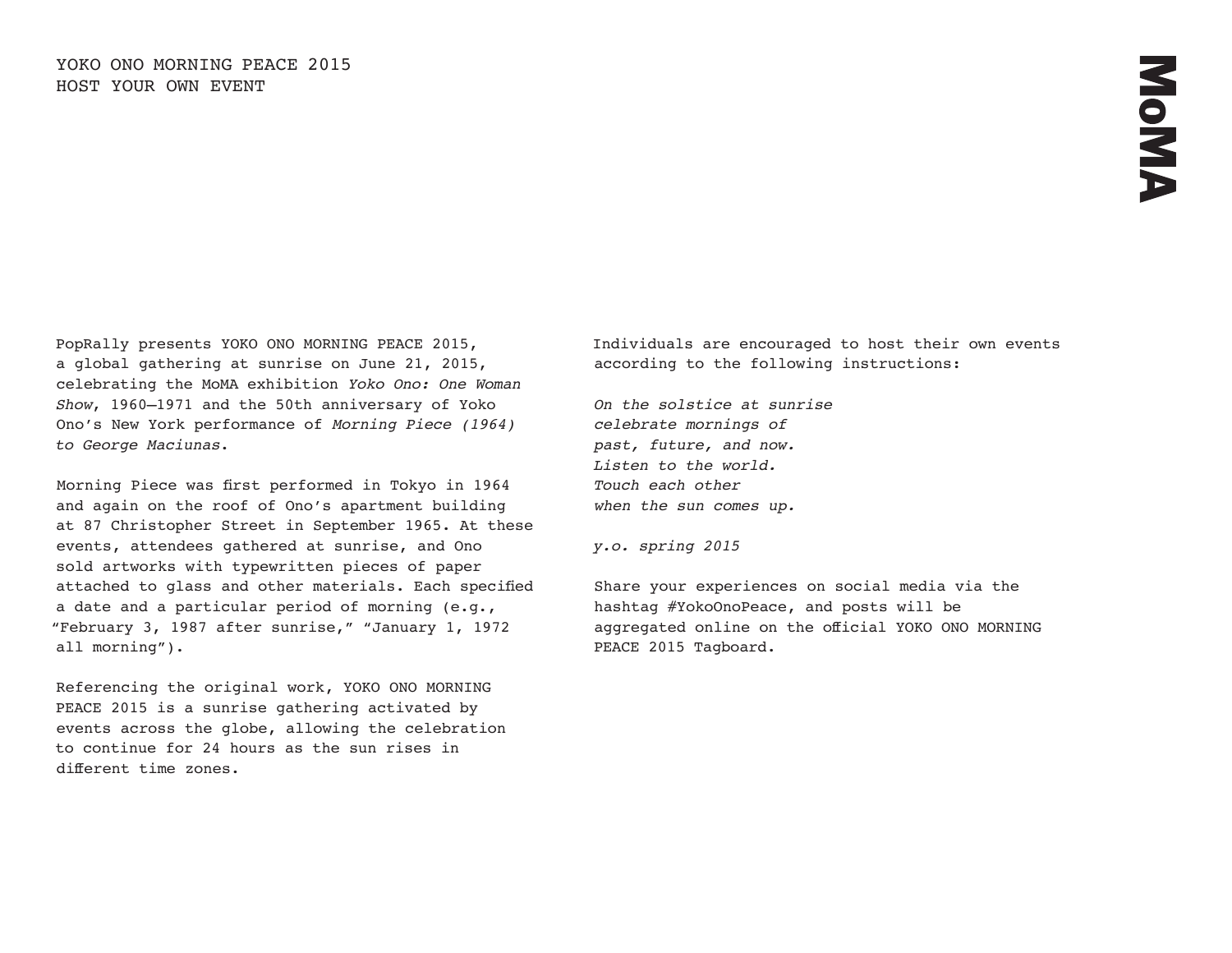## YOKO ONO MORNING PEACE 2015 ARTMAKING TEMPLATE-FRONT

*Print pp. 2—3 double-sided, print a different future or past morning on the front, illustrate*